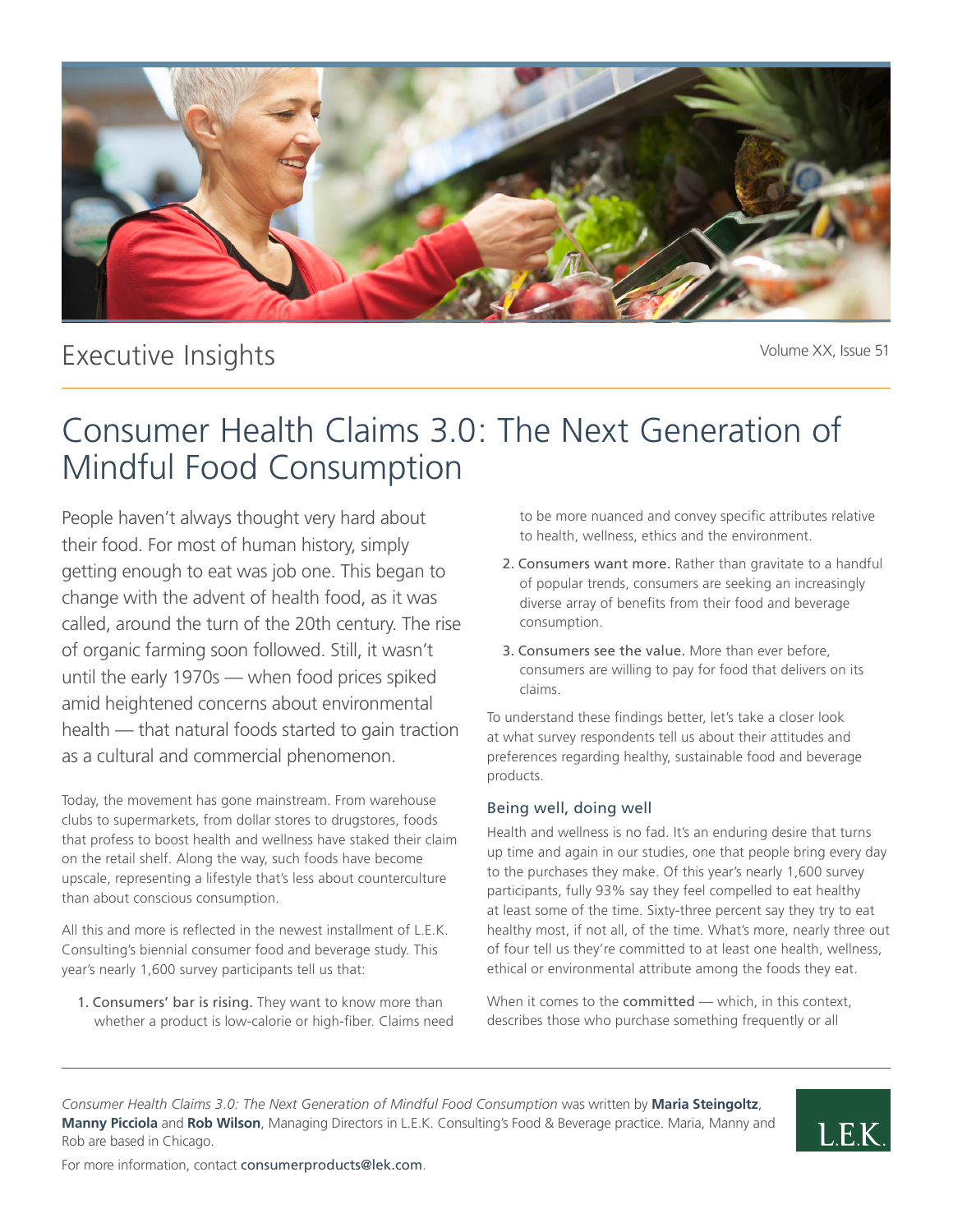## A taxonomy of food claims

An egg isn't just an egg anymore. These days, eggs also can be organic, locally raised, free-range, enriched with omega-3 fatty acids and more. Here's a breakdown by category and subcategory of where attributes like these shake out along the specialty food and beverage spectrum.

### Natural category

- No artificial ingredients
- No preservatives
- All-natural
- Organic
- Non-GMO
- Clean label

#### Ethical category

- Locally produced/sourced
- Antibiotic/hormone-free
- Cage-free
- Fair trade-sourced

#### Enhanced category

- Protein-rich
- Omega-3 fatty acids/"good" fat
- Antioxidant-rich

### "Less of …" category

- Low-salt
- Low-calorie
- Low-fat/fat substitutes/fat-free
- Sugar-free
- Low-carbohydrate

### Alternative dietary lifestyle category

- Plant-based
- Gluten-free
- Vegetarian
- Vegan
- Paleo

the time — age isn't a determinant. For instance, our survey shows that 25% of adults in each generation are committed to consuming foods with fewer unhealthy ingredients. But as is so often the case with today's trends, millennials are leading the way. They're the most committed to natural, ethical and enhanced food products, along with products that support an alternative dietary lifestyle (see Figure 1).

Whatever the degree of commitment, consumers are conscious of labels, with 47% reading labels at least most of the time when they purchase a product. That share rises to 53% among millennials.

## Ever-broadening horizons

Also important, we're seeing a shift in the number of attributes that respondents seek out in their food. It used to be that

Figure 1 U.S. commitment prevalence by food category and generation<sup>1</sup>



Source: L.E.K. Consumer Survey and analysis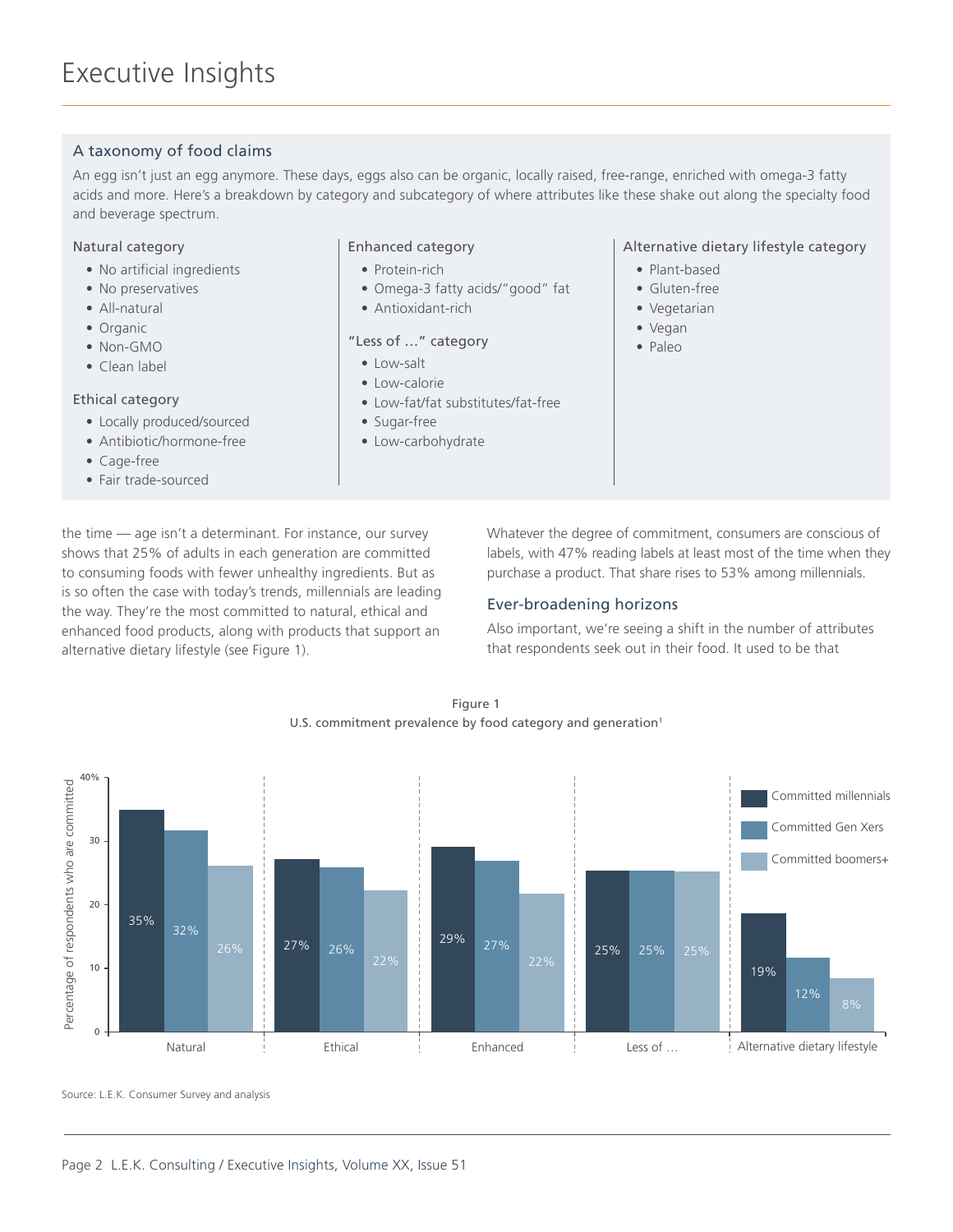## Executive Insights



Figure 2 U.S. consumer committed\* or casual\*\* purchasing frequency by food claim<sup>1</sup>

\*Defined as purchased frequently or always

\*\*Defined as purchased occasionally

Source: L.E.K. Consumer Survey and analysis

consumer interest coalesced around a handful of on-trend claims. Not anymore. Today's consumer is a committed or casual (i.e., occasional) supporter of nearly a dozen health and wellness claims — a 20% increase from just two years ago.

We're also seeing a change in the types of attributes consumers expect. In what we'll call version 1.0 of consumer health claims, attributes of food quality tied into people's approach to weight management. That led health-conscious consumers to expect foods that were fat-free, sugar-free, and low in salt, carbohydrates or calories. Brands and retailers responded with messages of the "less of …" variety.

In version 2.0, health and wellness define the quality of our food. That's reflected in our survey, which reveals most consumers look for foods that are all-natural and organic at least some of the time. But even those aren't the most sought-after foods. Which are? Ones with no artificial ingredients and no preservatives. This appears to reflect a growing desire among consumers to move past general claims of "all natural" to more specifically

understand the kind of food they're buying — and being free of added chemicals tops the list of sought-after attributes (see Figure 2).

## *Today's consumer is a committed or casual supporter of nearly a dozen health and wellness claims — 20% more than in 2016.*

It may seem like hairsplitting to make such distinctions among foods that, after all, appear to share the same basic qualities of lacking toxins and synthetics. But that's not consumers' fault. Without an agreed-upon definition for terms like "natural" — the FDA [sought public comments](https://www.fda.gov/Food/GuidanceRegulation/GuidanceDocumentsRegulatoryInformation/LabelingNutrition/ucm456090.htm) on the matter, but has not acted on them — consumers have been left to fill in the blanks on their own. The result is a bevy of attributes and subattributes that zero in on the various ways consumers have defaulted to articulating those preferences.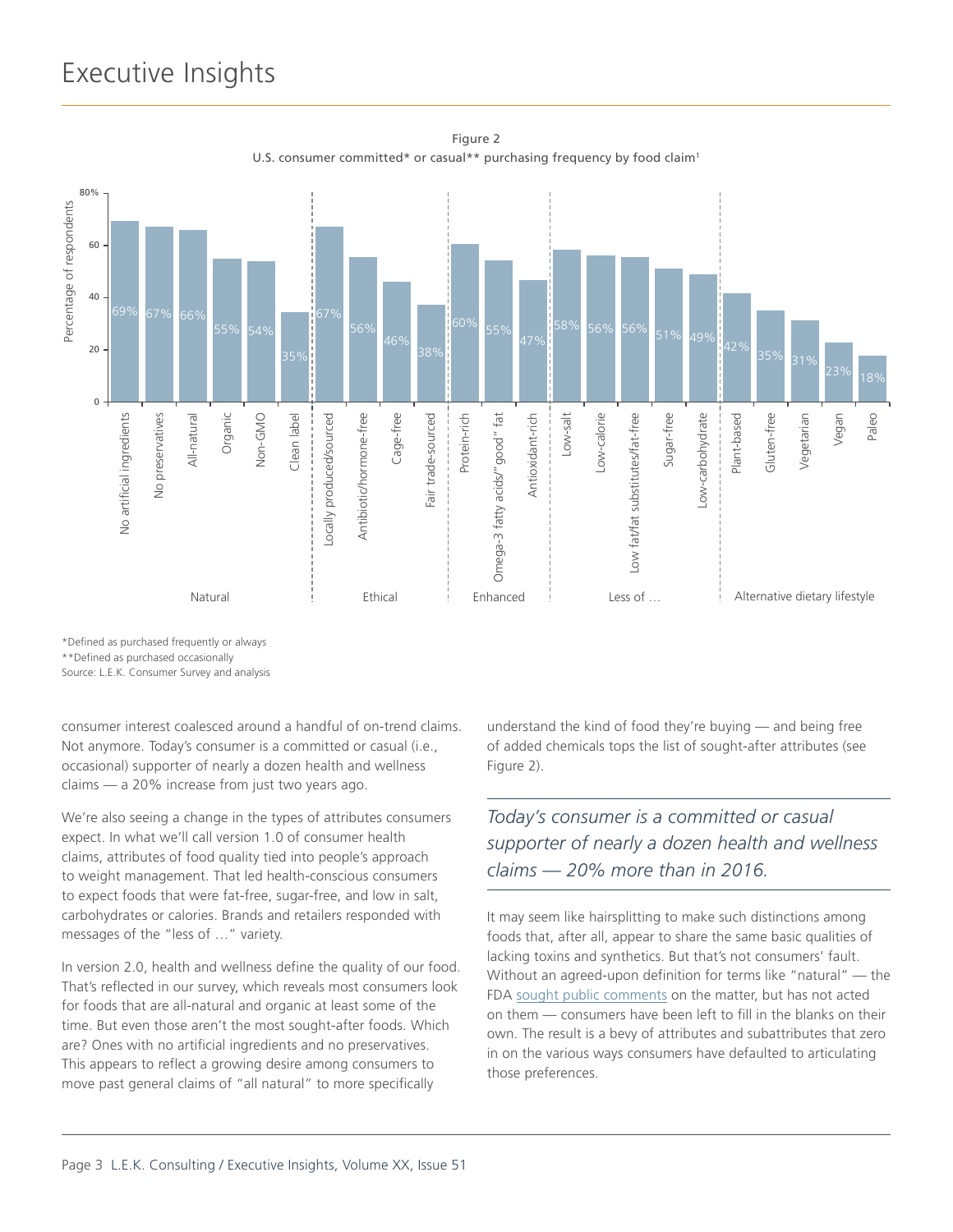## Executive Insights

Figure 3 Percentage point change in U.S. consumers committed\* or casual\*\* to selected attributes and claims<sup>1</sup>



\*Defined as purchased frequently or always \*\*Defined as purchased occasionally

What does version 3.0 of consumer health claims look like? So far, it's shaping up to include clean labels and sustainability. Interestingly, "clean label" means no artificial ingredients or preservatives — the two most sought-after claims in our survey, even though the term itself does not particularly resonate among this year's survey respondents. Sustainability, for its part, means fair trade, local sourcing and no genetic modifications, along with claims such as antibiotic-free and cage-free.

Terminology notwithstanding, the degree to which consumers care about these newer claims is on the rise. At the same time — and despite expectations of increasingly nuanced information about the foods they buy — the share of consumers with a casual or committed approach to older claims is declining (Figure 3).

Realizing this, retailers are looking to brands for products and support that keep them ahead of consumer demand. Producers have responded by introducing version 3.0 products such as Dave's Killer Bread, an organic, non-GMO product [now available](https://www.theringer.com/2018/2/27/17055800/daves-killer-bread-dave-dahl-feature) [in 22,000 stores.](https://www.theringer.com/2018/2/27/17055800/daves-killer-bread-dave-dahl-feature) Then there's Applegate's line of humanely raised, antibiotic- and hormone-free, non-GMO processed meats. At the beginning of 2018, just after earning the stringent Whole30 Approved certification, Applegate saw [sales of its hot](https://www.foodnavigator-usa.com/Article/2018/03/29/Applegate-teams-with-Whole30-to-expand-the-reach-of-its-humanely-raised-clean-ingredient-products#) [dog surge](https://www.foodnavigator-usa.com/Article/2018/03/29/Applegate-teams-with-Whole30-to-expand-the-reach-of-its-humanely-raised-clean-ingredient-products#) at Whole Foods.

Meanwhile, food companies have been shedding or tweaking brands known by their version 1.0 positioning. Last year, for instance, Mondelez International and private equity firm Brynwood Partners sold SnackWell's — introduced in 1992 at the peak of the low-fat craze — for [a fraction of the \\$500 million the](https://www.wsj.com/articles/b-g-foods-gobbles-up-snackwell-cookies-back-to-nature-bars-1503240544#comments_sector) [brand once earned](https://www.wsj.com/articles/b-g-foods-gobbles-up-snackwell-cookies-back-to-nature-bars-1503240544#comments_sector) in annual sales. Meanwhile, Nestle pivoted Lean Cuisine away from its signature diet-meal image, [reversing a](https://www.chiefmarketer.com/lean-cuisines-package-redesign-drives-58-million-sales-increase-in-one-year/) [long-term decline in sales](https://www.chiefmarketer.com/lean-cuisines-package-redesign-drives-58-million-sales-increase-in-one-year/) and contributing to a [nascent revival of](https://www.wsj.com/articles/why-the-frozen-food-aisle-is-hot-right-now-1528384700?mod=article_inline) [the frozen-food category.](https://www.wsj.com/articles/why-the-frozen-food-aisle-is-hot-right-now-1528384700?mod=article_inline)

### Paying for the privilege

For food and beverage producers, delivering on health and wellness claims is no small task. The good news is that consumers are ready to make it worth their while. In a significant turnabout from the previous edition of our survey, roughly 60% to 70% of respondents indicate they would pay a premium for food products in the natural, ethical, enhanced or "less of …" categories (see Figure 4). This is an increase of at least 10 percentage points from two years ago.

Committed consumers are even more willing to put their money where their mouths are. Among this group, 73% to 86% say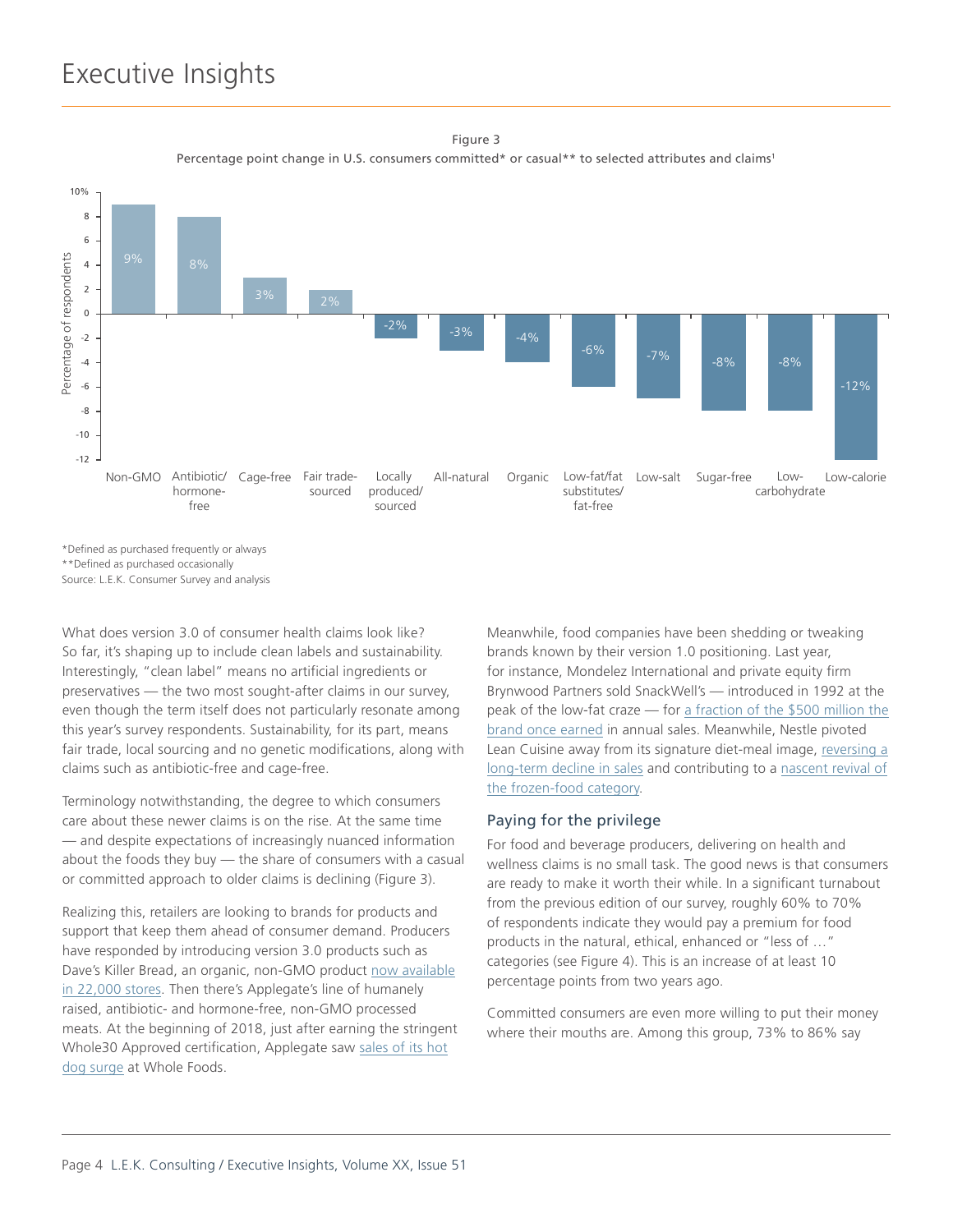they would pay extra for food products with health and wellness attributes that resonate. This is about 15 to 20 percentage points more than in 2016. The results go a long way toward explaining the success of premium products like Halo Top — the highprotein, low-sugar dessert that has become [the bestselling ice](http://www.latimes.com/business/la-fi-halo-top-icecream-20170915-story.html) [cream pint in the U.S.](http://www.latimes.com/business/la-fi-halo-top-icecream-20170915-story.html) — and Caulipower, whose vegetable-based pizza crusts have made it [a multimillion-dollar brand](https://www.nytimes.com/2018/06/08/well/cauliflower-vegetables-rice-pasta-carbs-gluten.html).

Healthy eating has come a long way since the days of wheat germ and diet plates. Today, it's in the mainstream, with a majority of customers expecting foods and beverages that deliver on rapidly proliferating nuances of health, wellness, ethics and sustainability. What hasn't changed is consumers' delight in products that are indulgent and delicious — with quality ingredients supplanting processed, nutritionally empty ones. The intersection of these desires is where superior pricing and profits await the brands that are paying attention.

#### Endnotes

1 Survey question 51: How frequently has your household purchased food with the following attributes or claims over the past 12 months when they were available? (N=1,559)

2 Survey question 56: Would you be willing to pay a premium for food products with the following attributes? (N=1,559)

Figure 4 U.S. consumers' willingness to pay a premium by food category<sup>2</sup>